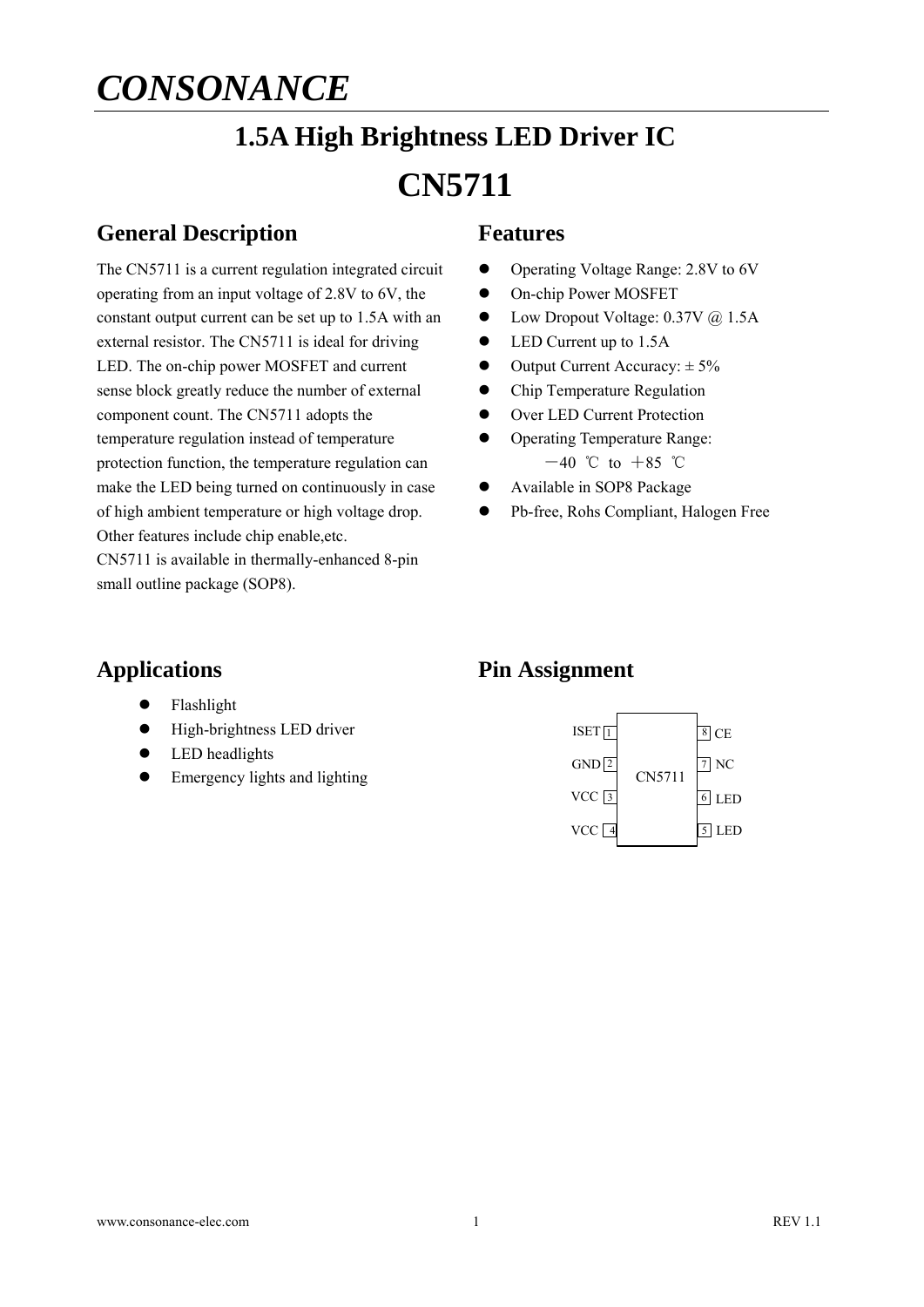## **Typical Application Circuit**



Figure 1 Typical Application Circuit

### **Ordering Information**

| Part No. | Package          | <b>Shipping</b>          | <b>Operating Temperature</b> |
|----------|------------------|--------------------------|------------------------------|
| CN5711   | SOP <sub>8</sub> | Tape and reel, 2500/Reel | $-40^{\circ}$ C to 85 °C     |

### **Block Diagram**



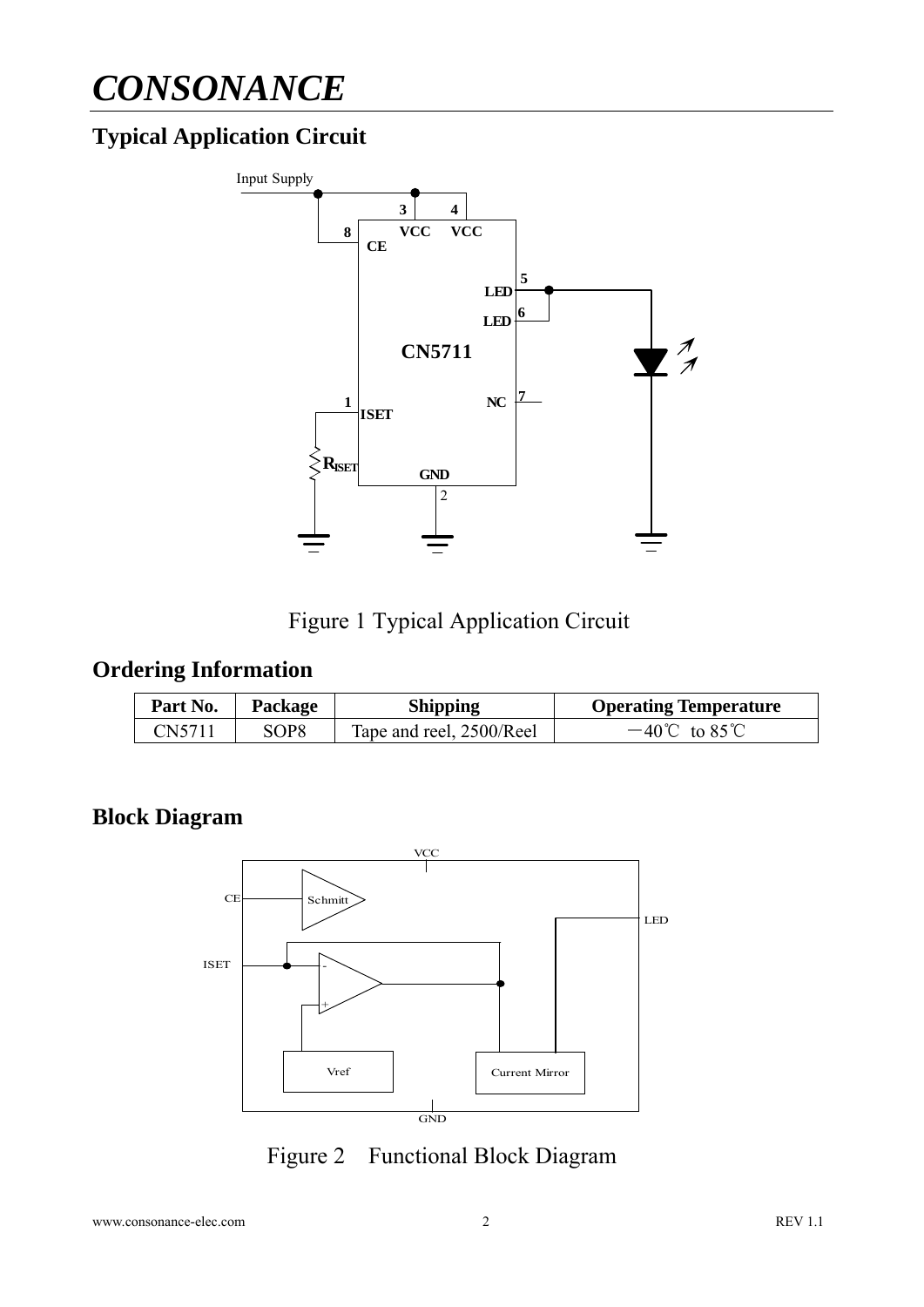### **Pin Description**

| Pin No. | Symbol             | Description                                                                                     |  |  |
|---------|--------------------|-------------------------------------------------------------------------------------------------|--|--|
|         | <b>ISET</b>        | <b>LED Current Setting Pin.</b> LED pin current is set by a resistor $R_{\text{ISET}}$ which is |  |  |
|         |                    | connected between ISET pin and GND, the current is calculated by:                               |  |  |
|         |                    | $I_{LED} = 1800V / R_{ISET}$                                                                    |  |  |
|         |                    | Where,                                                                                          |  |  |
|         |                    | $I_{LED}$ is LED pin current and is in ampere (A)                                               |  |  |
|         |                    | $R_{\text{ISET}}$ is the resistance from ISET pin to GND in ohms.                               |  |  |
|         |                    | $R_{\text{ISET}}$ 's maximum value is 30K ohm.                                                  |  |  |
| 2       | <b>GND</b>         | The Negative Terminal of Power Supply.                                                          |  |  |
| 3, 4    | <b>VCC</b>         | The Positive Terminal of Power Supply. The internal circuit is powered by                       |  |  |
|         |                    | VCC.                                                                                            |  |  |
| 5, 6    | <b>LED</b>         | <b>The Anode of LED.</b> LED's anode is connected to this pin, and LED current                  |  |  |
|         |                    | flows out of this pin.                                                                          |  |  |
| $\tau$  | NC                 | No Connection.                                                                                  |  |  |
| 8       | CE                 | <b>Chip Enable Input.</b> A high input will put the device in the normal operating              |  |  |
|         |                    | mode. Pulling the CE pin to low level will put the CN5711 into disable mode.                    |  |  |
|         |                    | The CE pin can be driven by TTL or CMOS logic level.                                            |  |  |
| 9       | <b>Exposed Pad</b> | Soldered to GND.                                                                                |  |  |

### **ABSOLUTE MAXIMUM RATINGS**

| Terminal Voltage (With respect to GND) |                                                        |
|----------------------------------------|--------------------------------------------------------|
|                                        |                                                        |
|                                        |                                                        |
| Maximum Junction Temperature 150°C     | Lead Temperature (soldering, $10s$ ) +260 $^{\circ}$ C |

*Stresses beyond those listed under "Absolute Maximum Ratings" may cause permanent damage to the device. These are stress ratings only, and functional operation of the device at these or any other conditions beyond those indicated in the operational sections of the specifications is not implied. Exposure*  to absolute maximum rating conditions for extended periods may affect device reliability.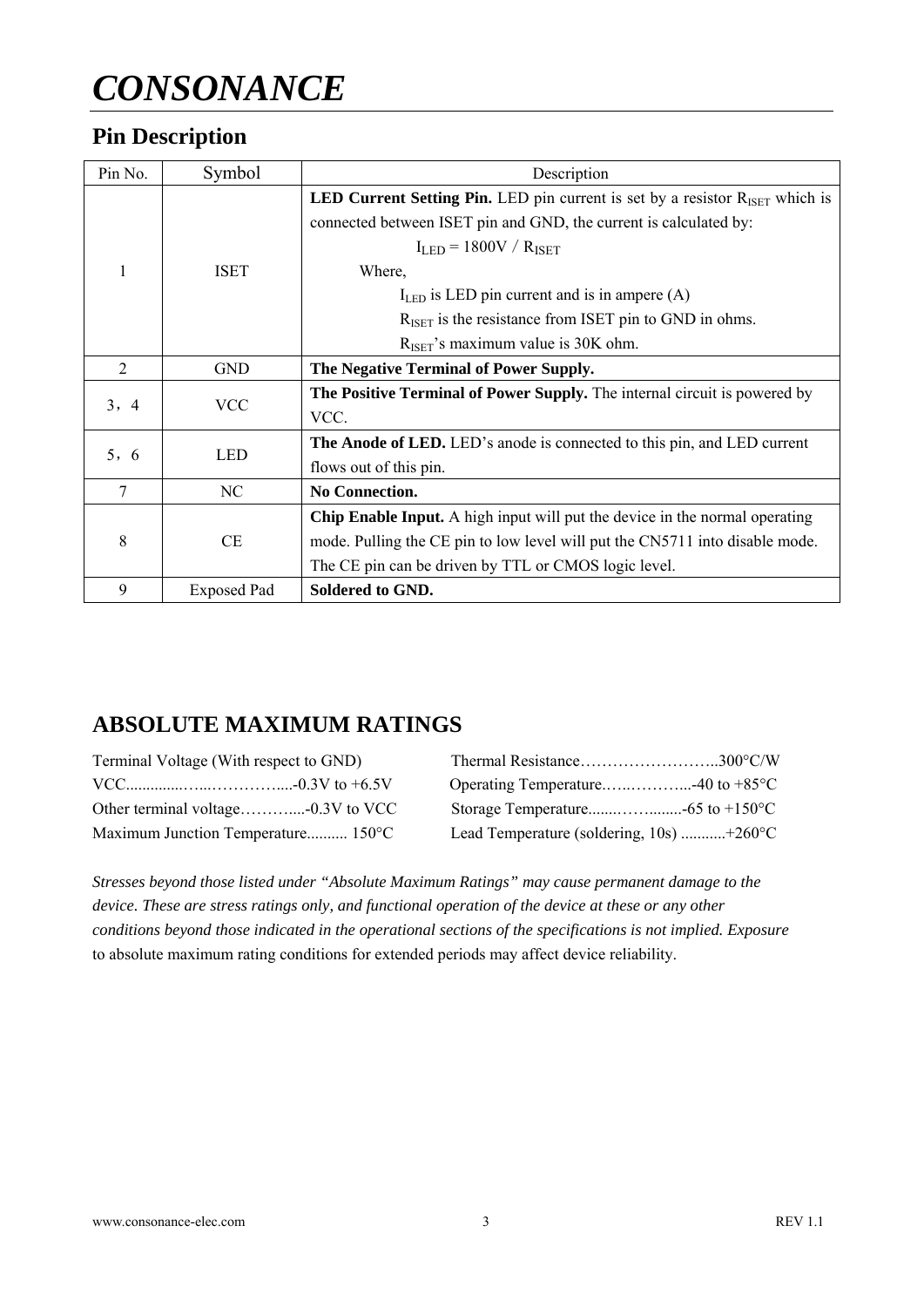### **Electrical Characteristics**

| <b>Parameters</b>                   | <b>Symbol</b>     | <b>Test Conditions</b>                                  | Min  | <b>Typ</b>      | <b>Max</b>   | Unit          |  |
|-------------------------------------|-------------------|---------------------------------------------------------|------|-----------------|--------------|---------------|--|
| <b>Operating Voltage</b><br>Range   | <b>VCC</b>        |                                                         | 2.8  |                 | 6            | V             |  |
| Quiescent current                   | $I_{VCC1}$        | $R_{\text{ISET}} = 1.8 k\Omega$ , $I_{\text{LED}} = 0A$ | 200  | 260             | 320          | uA            |  |
| Shutdown state<br>operating current | I <sub>VCC2</sub> | $V_{CE} = 0V$                                           |      |                 | $\mathbf{1}$ | uA            |  |
| LED pin current                     | $I_{LED1}$        | $R_{\text{ISET}} = 1.8k \Omega$                         | 0.95 | 1               | 1.05         | $\mathbf{A}$  |  |
| LED pin current<br>accuracy         |                   |                                                         | $-5$ |                 | $+5$         | $\frac{0}{0}$ |  |
| Over Current<br>Protection Level    | $I_{OC}$          |                                                         | 1.5  | 1.9             | 2.3          | A             |  |
|                                     | $V_{DROP}$        | $I_{LED} = 100$ mA $\times$ 95%                         |      | 30<br>85<br>120 |              | mV            |  |
|                                     |                   | $ILED=350mA \times 95\%$                                |      |                 |              |               |  |
| LED pin voltage drop                |                   | $ILED=500mA \times 95\%$                                |      |                 |              |               |  |
|                                     |                   | $I_{LED} = 900 \text{mA} \times 95\%$                   |      | 230             |              |               |  |
|                                     |                   | $I_{LED} = 1.2A \times 95\%$                            |      | 310             |              |               |  |
|                                     |                   | $I_{LED} = 1.5A \times 95\%$                            | 370  |                 |              |               |  |
| CE input low                        | $V_{\rm CEL}$     | CE voltage falls                                        |      |                 | 0.6          | V             |  |
| CE input high                       | V <sub>CEH</sub>  | CE voltage rises                                        | 2.3  |                 |              | V             |  |
| CE input current                    | $I_{\text{CEL}}$  | $CE =$ GND, VCC $=$ 6V                                  | $-1$ |                 |              | uA            |  |
|                                     | $I_{\rm CEH}$     | $CE=VCC=6V$                                             |      |                 | 1            |               |  |

(VCC=3.7V, TA= 25℃, unless otherwise noted.)

### **Detailed Description**

CN5711 is a current regulation integrated circuit operating from an input voltage of 2.8V to 6V, the constant output current can be set up to 1.5A with an external resistor. The CN5711 consists of high precision reference voltage, amplifier, current mirror, etc. The on-chip power transistor and current sense block greatly reduce the external component count, which makes the CN5711 ideal for LED driver.

When the CE pin is high, the input voltage is greater than 2.8V, and is larger than the LED forward voltage plus the required voltage drop, CN5711 functions normally to deliver constant current from the LED pin.

The CN5711 adopts the temperature regulation instead of temperature protection function, the temperature regulation can make the LED being turned on continuously in case of high ambient temperature or high voltage drop. When the CN5711 junction temperature reaches about 135 ° C, the internal temperature regulation block reduces the LED current so that the junction temperature will not rise any more. This feature allows the users to maximize the use of the power handling capability of the chip, do not worry about the chip overheating and damage to the chip or external components.

The CN5711 also has the chip enable function, which can shutdown the whole chip to limit the current consumption within 1uA.

The CN5711 also adopts the over current protection block. When LED current approaches 1.9A(Typical), the over current protection block begins to function to prevent the LED current from increasing further.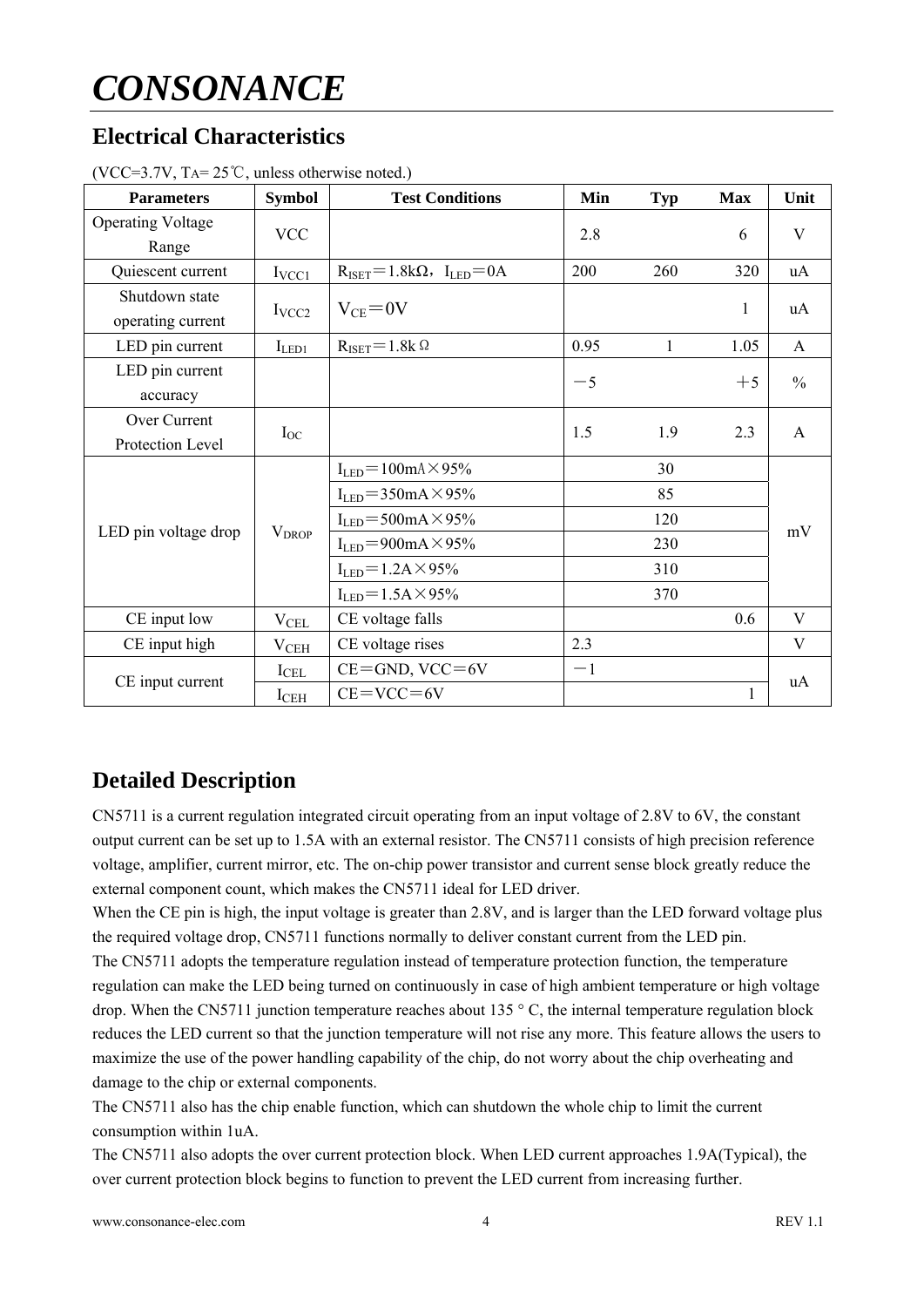### **Applications Information**

#### **Set the LED current**

The CN5711 uses a resistor between ISET pin and GND to set the LED current, the current is calculated as follows:

 $I_{LED} = 1800V / R$ ISET

Where:  $I_{LED}$  is the LED current in amperes (A);

 $R_{\text{ISET}}$  is the resistance between ISET pin and GND in ohm,  $R_{\text{ISET}}$ 's maximum value is 30K ohm. For example, if 1A LED current is required:

 $R_{ISET} = 1800V/1A = 1.8k\Omega$ 

In order to ensure good stability and temperature characteristics, it is recommended to use a 1%, metal film resistor for R<sub>ISET</sub>.

#### **Chip power consumption considerations**

CN5711's maximum allowable power dissipation is:

 $P_{Dmax}=(T_J-T_A)/\theta_{JA}$ 

Where,  $P_{Dmax}$  is the CN5711's maximum allowable power dissipation

 $T_J$  is the CN5711's maximum junction temperature, which is 135 ° C

 $T_A$  is the CN5711's operating environment temperature

 $\theta$ <sub>JA</sub> is the thermal resistance of the package

CN5711's actual power consumption is calculated with the following formula:

 $P_{\text{Dact}} = (VCC-V_{\text{LED}}) \times I_{\text{LED}}$ 

Where,  $P_{\text{Dact}}$  is CN5711's actual power consumption

VLED is the voltage at LED pin

 $I_{LED}$  is the current flowing out of LED pin

For normal operation, P<sub>D</sub>act should be less than P<sub>D</sub>max.

#### **LEDs in parallel**

The CN5711 can drive more than one LEDs in parallel, as shown in Figure 3.

In order to make sure the current is evenly distributed among the LEDs, a robust resistor in series with each LED is recommended.



Figure 3 CN5711 drives LEDs in Parallel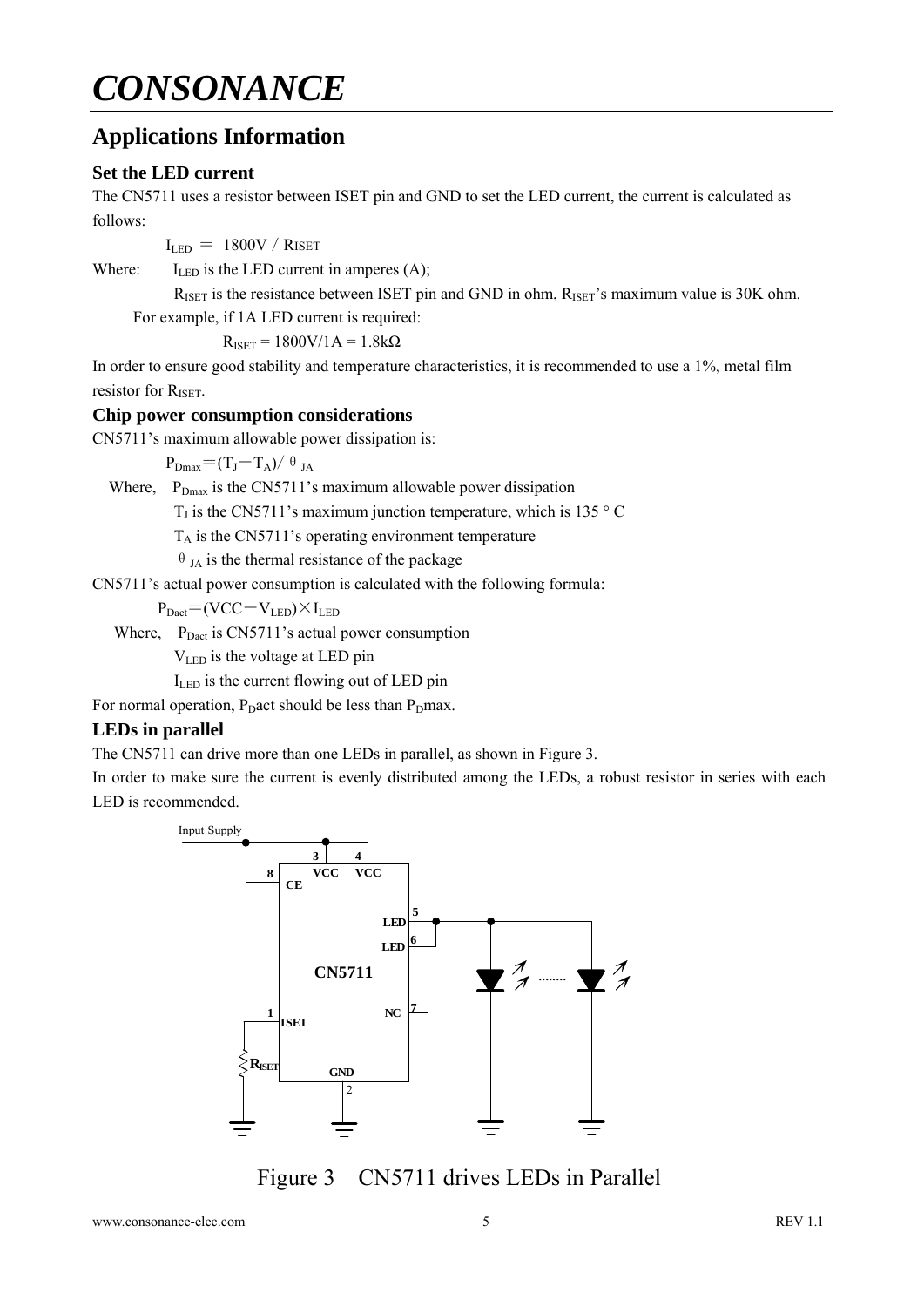#### **LED Dimming**

There are three methods to dim the LED:

**Method 1:** The PWM signal is directly applied to the chip enable pin(CE), the frequency of the PWM signal should be less than 2KHz.

**Method 2:** A logic signal is applied to the gate of an NMOS as shown in Figure 4.



Figure 4 A logic signal to Dim LED

**Method 3:** A potentiometer is used to dim the LED as shown in Figure 5.



Figure 5 A Potentiometer to Dim the LED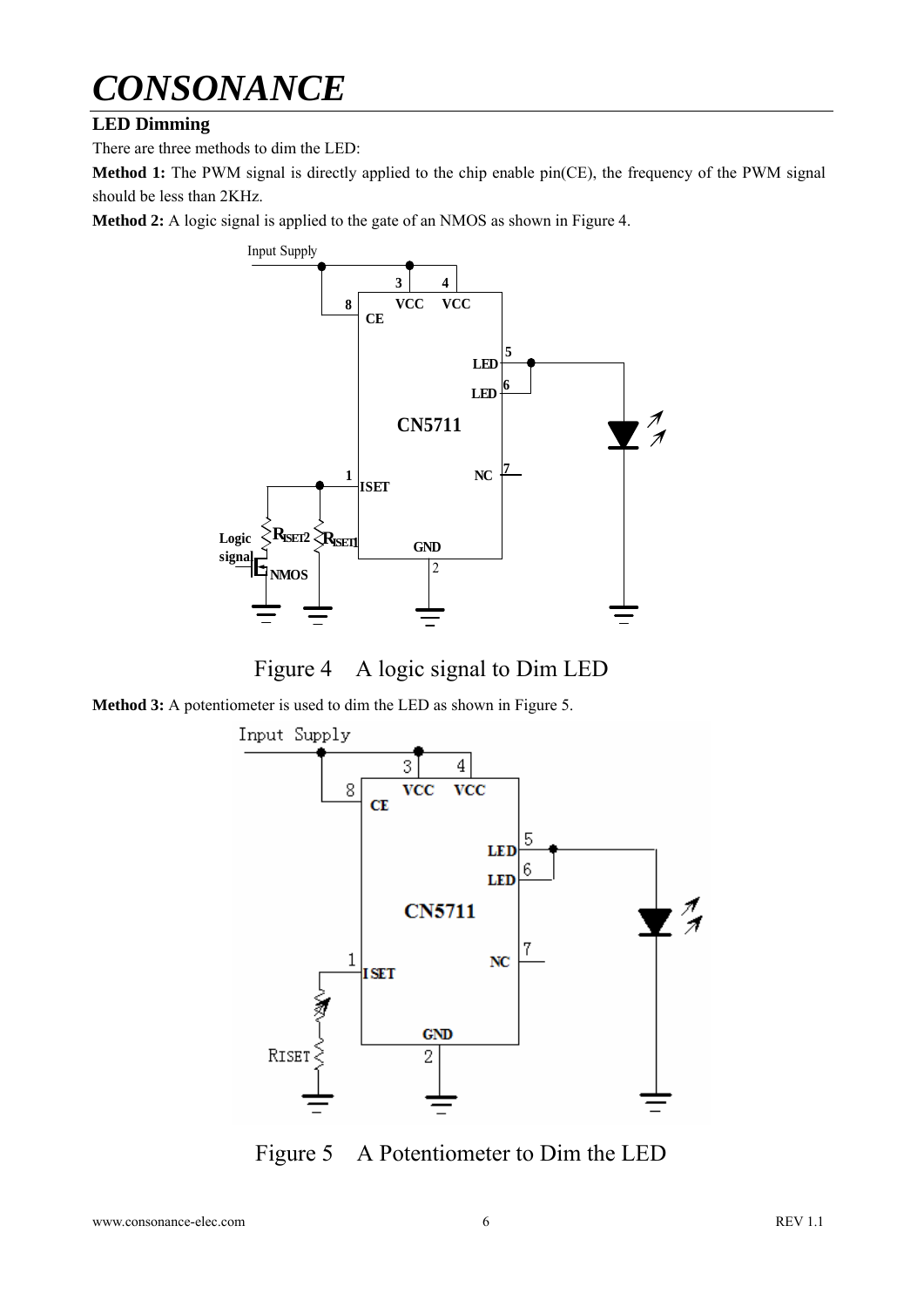#### **PCB Design Considerations**

- 1. RISET at ISET pin should be as close to the CN5711 as possible, also the parasitic capacitance at ISET pin should be kept as small as possible.
- 2. It is very important to use a good thermal PC board layout to maximize LED current. The thermal path for the heat generated by the IC is from the die to the copper lead frame through the package lead(especially the ground lead) to the PC board copper, the PC board copper is the heat sink. The footprint copper pads should be as wide as possible and expand out to larger copper areas to spread and dissipate the heat to the surrounding ambient. Feedthrough vias to inner or backside copper layers are also useful in improving the overall thermal performance. Other heat sources on the board, not related to the CN5711, must also be considered when designing a PC board layout because they will affect overall temperature rise and the maximum LED current.
- 3. The ability to deliver maximum LED current under all conditions require that the exposed metal pad on the back side of the CN5711 package be soldered to the PC board ground. Failure to make the thermal contact between the exposed pad on the backside of the package and the copper board will result in larger thermal resistance.